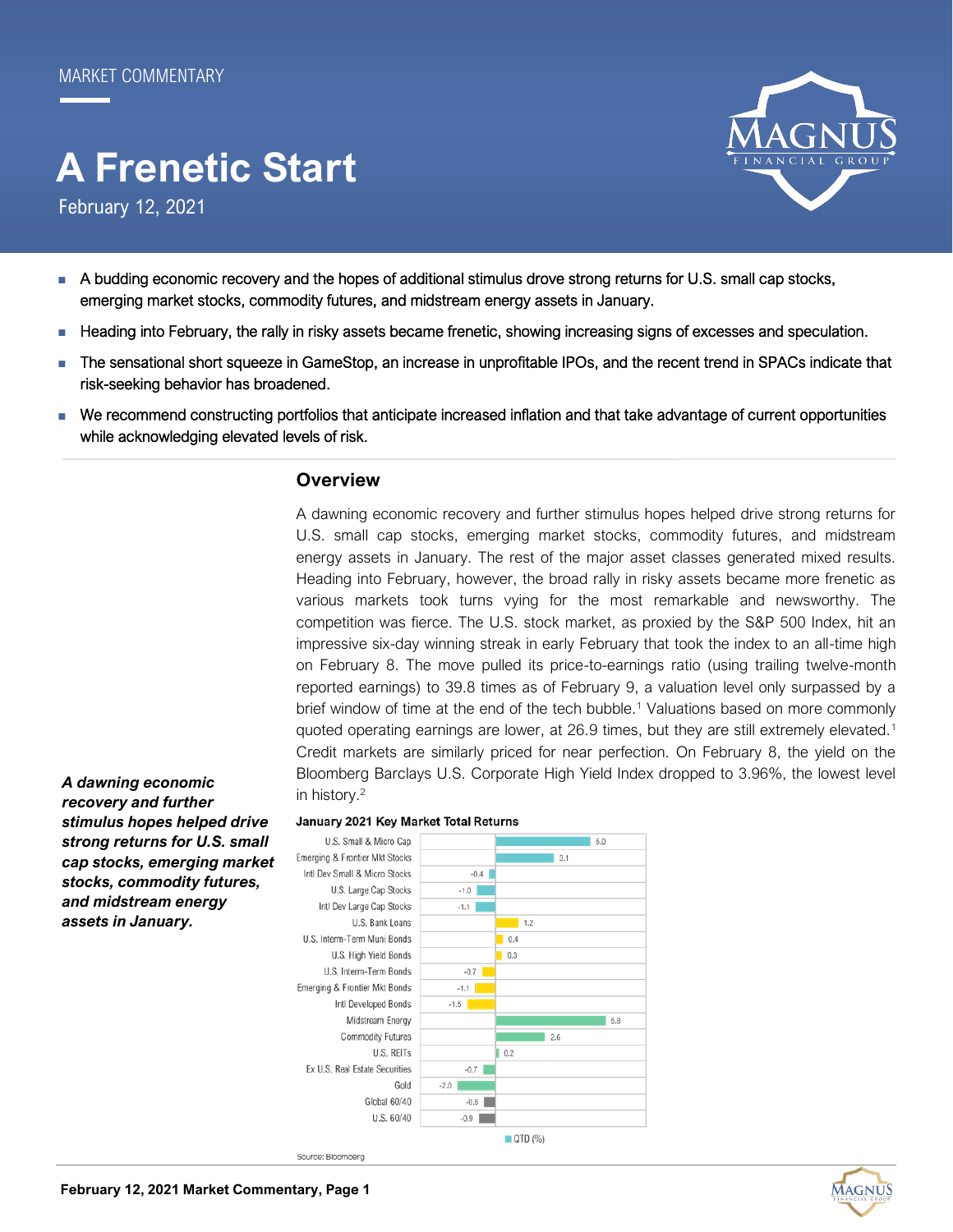*GameStop and the broader "meme stock" trend is the product of a perfect storm of conditions: vast online communities connected through social media, the rise of commission-free online stock trading platforms, and a global pandemic that has left people stuck at home with more free time on their hands.*

Under the surface, capital markets tell an even more astonishing story. In January, several so-called "meme stocks" sparked a revolution of sorts.<sup>3</sup> The top performing of these was short-squeezed GameStop, which jumped 1,625% and consequently gained the attention of high-profile figures, including Treasury Secretary Janet Yellen, Representative Alexandria Ocasio-Cortez, Senator Ted Cruz, and internet celebrity David Portnoy. Even the White House responded, with a comment from press secretary Psaki saying key officials were "monitoring the situation." <sup>4</sup> A congressional hearing on the incident is scheduled for February 18.<sup>5</sup>

The meme stock trend is the product of a perfect storm of conditions: vast online communities connected through social media, the rise of commission-free online stock trading platforms, and a global pandemic that has left people stuck at home with more free time on their hands. GameStop resembles several other short squeezes in which traders launched a coordinated buying raid on the stocks of companies that were contending with an unusual amount of short-selling (the percentage of the company's total market capitalization that has been sold short). These raids in turn overwhelmed the supply of shares available to buy, leading to rapid price increases. As GameStop proved, these squeezes can be stunningly effective; however, once the online mob loses interest and moves on, these stocks generally decline in price equally impressively. As of market close on February 9, GameStop was trading at \$50.31, a 90% decline from its intraday high of \$513.12 on January 28. According to Bloomberg, GameStop is expected to post negative earnings of \$136 million on an adjusted basis in 2021.<sup>6</sup>

**Companies with Negative Earnings Are Going Public at a Rate Near "Tech Bubble" Levels** % of IPOs with Negative Earnings



*January was the busiest start to the year ever for initial public offerings (IPOs) with \$63 billion of equity raised. IPOs have been increasingly launched by money-losing companies.*

> There are more examples of frenetic behavior. According to Bloomberg, January was the busiest start to the year ever for initial public offerings (IPOs) with \$63 billion of equity raised.<sup>7</sup> According to data compiled by University of Florida professor Jay Ritter, these IPOs are also increasingly launched by money-losing companies. In 2020, over 80% of IPOs lost money in the twelve months leading up to their offerings. $8$  The IPO boom has been helped by a record \$26 billion of issuance by Special Purpose Acquisition Companies (SPACs), commonly referred to as "blank-check" companies. The frenzied issuance has continued into 2021. For the year to date through February 10, 131 SPACs have gone public and raised \$38.3 billion.<sup>9</sup>

> SPACs have been around since the 1990s, but have only recently become popular with larger investors. At their best, they are an efficient way for private companies to tap public

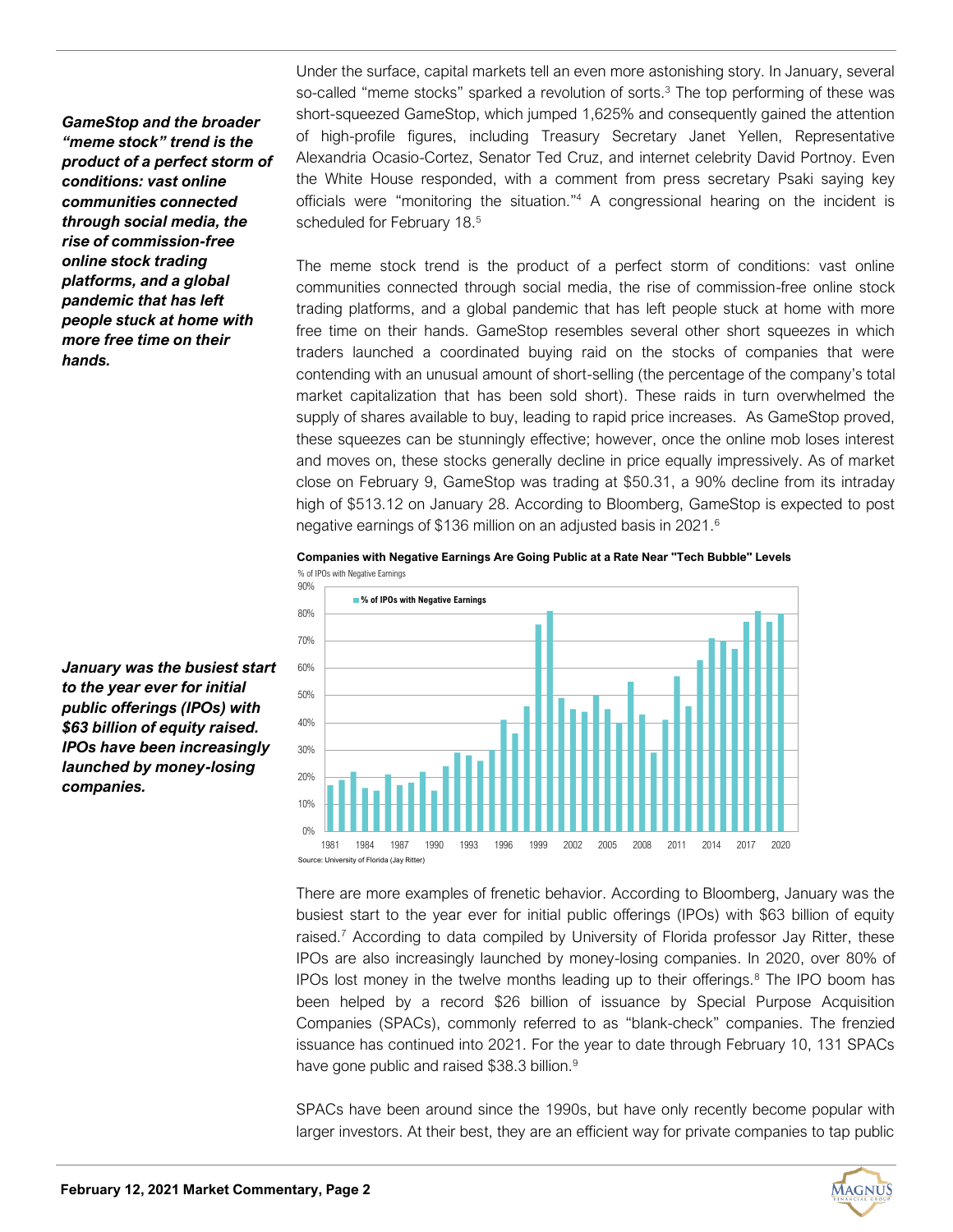markets for liquidity without having to navigate the costly and onerous IPO process. Recent SPAC announcements include Shaquille O'Neal's Forest Road Acquisition Corp., which plans to take the Beachbody fitness brand public. On February 5, former Yankees star Alex Rodriguez filed to raise up to \$575 million for a SPAC called Slam Corp., which will seek out acquisition targets in the "sports, media and entertainment, technology, and health and wellness industries."<sup>13</sup> More recently, on February 9, it was announced that Colin Kaepernick would raise \$250 million for Mission Advancement Corp., which intends to acquire a company at "the intersection of consumer and impact."<sup>14</sup> In addition to the uptick in hazy yet grand pronouncements like these, investors are eagerly bidding up these pools of capital, often above the value of their assets, purely on the hopes of future, as-yet-to-be-identified business opportunities. Even though SPAC issuers are not required to earmark, disclose, or even know where the capital they are raising will be deployed, SPAC deals in 2021 recorded an average jump of 6.5% in their debuts, a nearly sixfold increase relative to their long-term average.<sup>10</sup>

Not to be outdone, cryptocurrency markets also rocketed to feverish new highs in recent weeks as investors rushed into Bitcoin and Ethereum (ether), among others. On February 8, bitcoin jumped to over \$47,000 per coin (up 65% this year alone) on news that Tesla had accumulated \$1.5 billion worth of bitcoin and had plans to accept it as payment for its cars. That investment represented a non-trivial portion of the company's estimated \$19 billion in corporate treasury. As the prospects for persistent low or negative rates around the world increase, even central banks want in on the digital coin craze. According to the BIS, 80% of central banks are looking at the pros and cons of central bank digital coins  $($ CBDCs $)$ . $11$ 





*The same underlying forces that pushed asset returns higher in January also increased concerns about inflation as the five-year Treasury Inflation Protection Security (TIPS) breakeven inflation rate rose to an almost eight-year high.*

*Cryptocurrency markets also rocketed to feverish new highs in recent weeks as investors rushed into Bitcoin* 

*and Ethereum.* 

U.S. government bond markets continued their drift lower as longer term interest rates persistently, albeit slowly, inched higher. (Bond prices and yields move inversely.) In absolute terms, yields remain exceptionally low. The 1.06% yield on the 10-year Treasury was still lower than at any point prior to the COVID-19 pandemic. As for short-term interest rates, cash yields remain near all-time lows when adjusted for inflation.

Speaking of inflation, the same underlying forces that pushed asset returns higher in January also increased concerns about inflation. The five-year Treasury Inflation Protection Security (TIPS) breakeven inflation rate, a measure of the level of inflation expected by the bond market, rose from 1.95% on December 31 to 2.31%, an almost eight-year high. Inflationary pressures are building across the economy due to record levels of stimulus, which has increased the money supply and, in turn, prices. This is

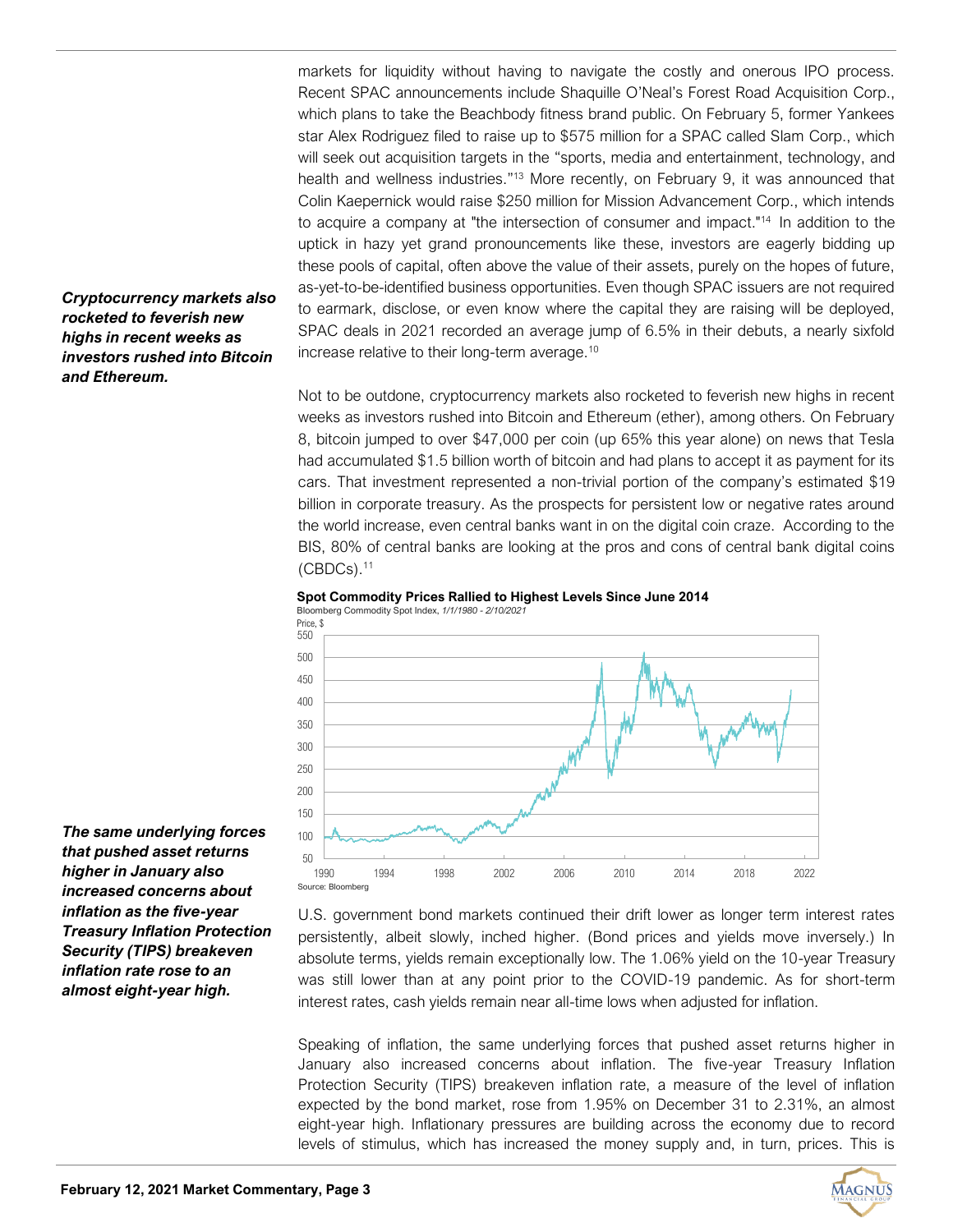evidenced by the almost 10-year high in the ISM Prices Paid Index. If inflation remains at these levels (or rises), it will erode the purchasing power of cash and government bonds. Viewed through this lens, even these traditional "safe havens" carry risk.

#### **Various Measures Suggest Inflation Will Continue to Rise**



*indicated it is not concerned with transitory inflation this year, high levels of unemployment mean it will likely continue the policies that have supported investors' risk-taking behaviors.*

*Given that the Fed has* 

## **Looking Forward**

The Federal Reserve is widely understood to have two primary goals—to support full employment and maintain stable prices. On February 1, the Congressional Budget Office forecasted that the number of employed Americans, which came in at an even 150 million in January, would not recover to pre-pandemic levels until 2024. Given that the Fed has indicated it is not concerned with transitory inflation this year, high levels of unemployment mean it will likely continue those policies that have supported investors' risk-taking behaviors—and, as a result, the frenetic tone of the early part of this year may continue, too. In terms of stimulus, Congressional Democrats are using "budget reconciliation" to move President Biden's \$1.9 trillion COVID-relief plan through the Senate, thereby eluding the threat of a filibuster, which would prevent a vote on the legislation until 60 senators agree to do so. This means Covid relief would require yes votes from only 51 senators. Congress has used the "budget reconciliation" process to enact 21 bills in the past 40 years.<sup>12</sup>

At current cash rates, higher inflation guarantees an erosion of real purchasing power in the years ahead. If that is the case, then even so-called "safe havens" are part of the bubble. And if everything is a bubble, maybe nothing is.

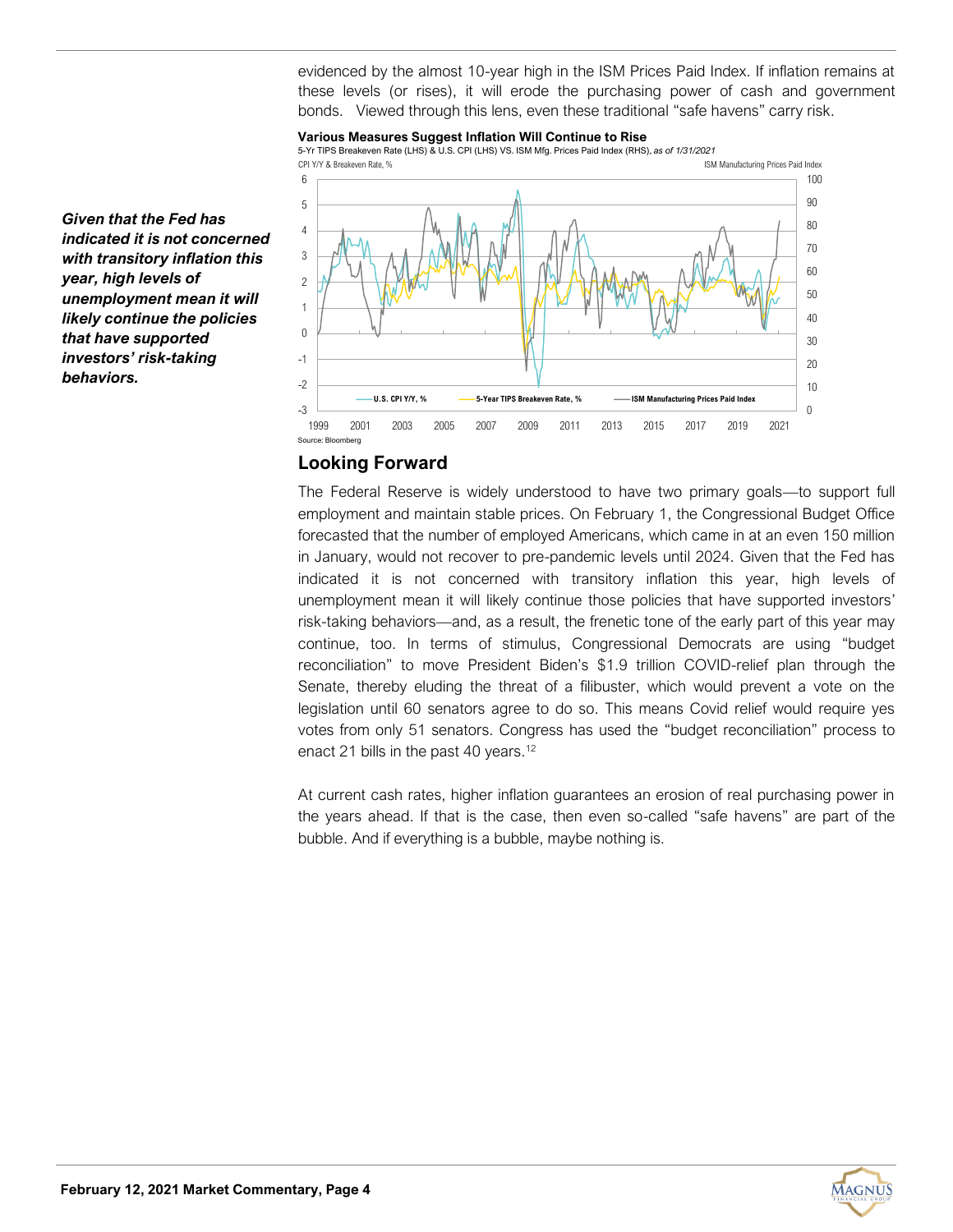# **Performance Disclosures**

All market pricing and performance data from Bloomberg, unless otherwise cited. Asset class and sector performance are gross of fees unless otherwise indicated.

## **Citations**

- 1. Yardeni Research: <https://www.yardeni.com/pub/stockmktperatio.pdf>
- 2. Barons: [https://www.barrons.com/articles/junk](https://www.barrons.com/articles/junk-bonds-now-yield-less-than-4-a-record-low-heres-what-that-means-for-investors-51612888679)-bonds-now-yield-less-than-4-a-record-low-hereswhat-that-means-for-investors-[51612888679](https://www.barrons.com/articles/junk-bonds-now-yield-less-than-4-a-record-low-heres-what-that-means-for-investors-51612888679)
- 3. Blooom: [https://www.blooom.com/meme](https://www.blooom.com/meme-stock-revolution/)-stock-revolution/
- 4. Reuters: https://www.reuters.com/article/us-gamestop-white-house/white-house-monitoringsituation-involving-gamestop-other-firms-idUSKBN29W2I1
- 5. U.S. House Committee: [https://financialservices.house.gov/news/documentsingle.aspx?](https://financialservices.house.gov/news/documentsingle.aspx?DocumentID=407102) [DocumentID=407102](https://financialservices.house.gov/news/documentsingle.aspx?DocumentID=407102)
- 6. Bloomberg
- 7. Bloomberg: [https://www.bloomberg.com/news/articles/2021](https://www.bloomberg.com/news/articles/2021-01-29/spac-listing-boom-drives-record-63-billion-january-for-ipos)-01-29/spac-listing-boom-drives-record -63-billion-[january](https://www.bloomberg.com/news/articles/2021-01-29/spac-listing-boom-drives-record-63-billion-january-for-ipos)-for-ipos
- 8. University of Florida: [https://site.warrington.ufl.edu/ritter/ipo](https://site.warrington.ufl.edu/ritter/ipo-data/)-data/
- 9. WSJ: [https://www.wsj.com/articles/the](https://www.wsj.com/articles/the-spac-boom-visualized-in-one-chart-11612962000?mod=hp_lead_pos11)-spac-boom-visualized-in-one-chart-11612962000? [mod=hp\\_lead\\_pos11](https://www.wsj.com/articles/the-spac-boom-visualized-in-one-chart-11612962000?mod=hp_lead_pos11)
- 10. CNBC: [https://www.cnbc.com/2021/02/10/unusual](https://www.cnbc.com/2021/02/10/unusual-first-day-rallies-in-spacs-raise-bubble-concern-every-single-one-of-them-has-gone-up.html)-first-day-rallies-in-spacs-raise-bubble-concernevery-single-one-of-them-has-gone-[up.html](https://www.cnbc.com/2021/02/10/unusual-first-day-rallies-in-spacs-raise-bubble-concern-every-single-one-of-them-has-gone-up.html)
- 11. Federal Reserve: [https://www.federalreserve.gov/econres/notes/feds](https://www.federalreserve.gov/econres/notes/feds-notes/central-bank-digital-currency-a-literature-review-20201109.htm)-notes/central-bank-digitalcurrency-a-literature-review-[20201109.htm](https://www.federalreserve.gov/econres/notes/feds-notes/central-bank-digital-currency-a-literature-review-20201109.htm)
- 12. Center on Budget and Policy Priorities
- 13. Yahoo Finance: https://finance.yahoo.com/news/5-celebrity-spacs-consider-shaq-222007933.html
- 14. Axios: https://www.axios.com/colin-kaepernick-spac-740e5468-1273-473b-bfd4- 7a2324edd2ff.html